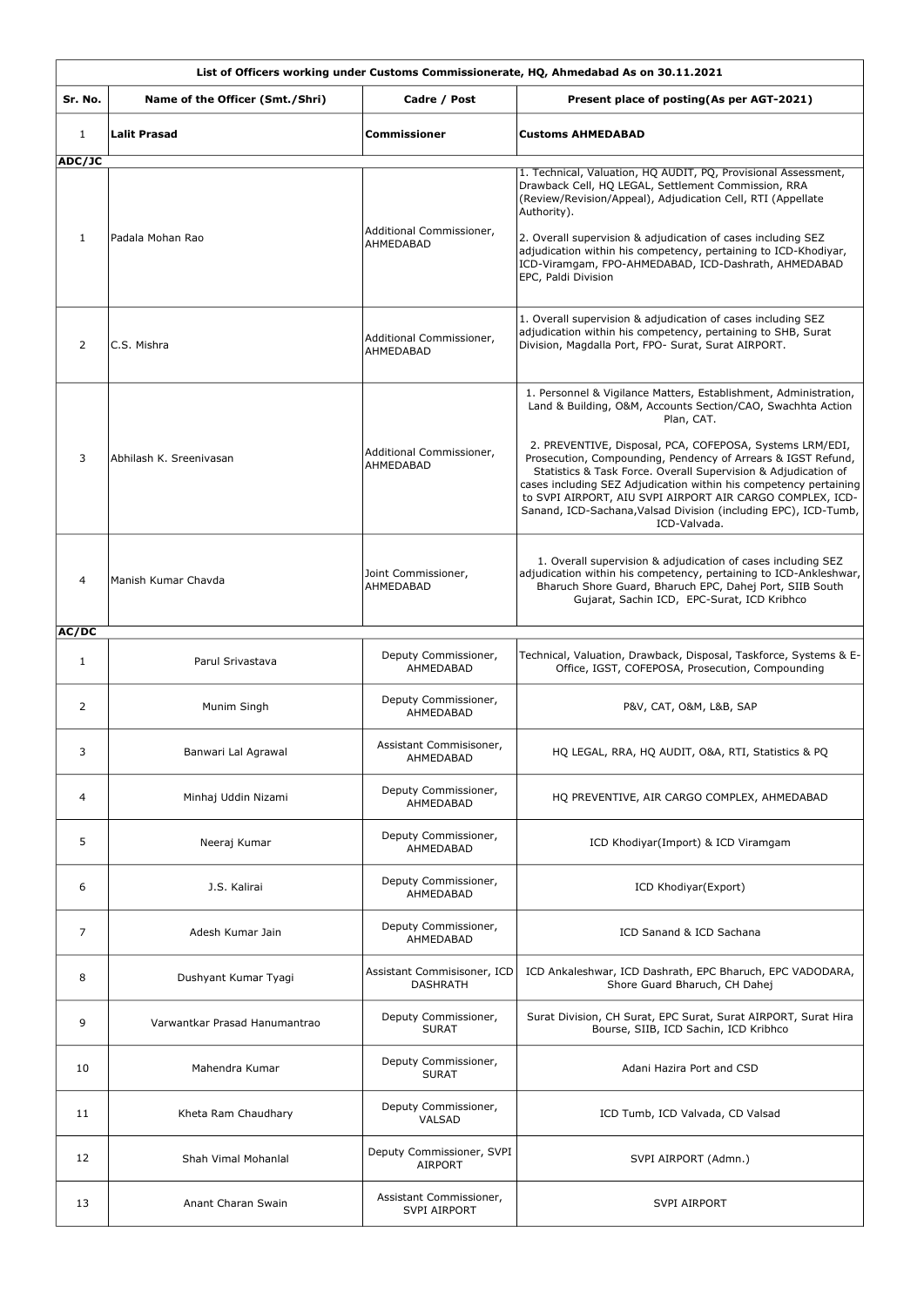| 14                                      | Yerne Vinod Kumar               | Deputy Commissioner           | SVPI Airport and AIU      |
|-----------------------------------------|---------------------------------|-------------------------------|---------------------------|
| 15                                      | Vikram R.K.                     | Deputy Commissioner           | CD-Paldi, FPO-Ahmedabad   |
| <b>CAO</b>                              |                                 |                               |                           |
| 1                                       | Iliyas U. Desai                 | <b>Chief Accounts Officer</b> | HQ CAO Section, Ahmedabad |
| <b>Appraiser</b><br>$\mathbf{1}$        | Nilesh Antil                    | Appraiser                     | AIR CARGO COMPLEX         |
| 2                                       | Manish Kumar-II                 | Appraiser                     | AIR CARGO COMPLEX         |
|                                         |                                 |                               | AIR CARGO COMPLEX         |
| 3                                       | Anuj Jain-II                    | Appraiser                     |                           |
| 4                                       | Naveen Yadav                    | Appraiser                     | <b>ICD-SANAND</b>         |
| 5                                       | Thakra Ram                      | Appraiser                     | ICD-KHODIYAR              |
| 6                                       | Ankur Jeph                      | Appraiser                     | ICD-KHODIYAR              |
| 7                                       | Ashish Prakash                  | Appraiser                     | ICD-Dashrath              |
| 8                                       | Abhishek                        | Appraiser                     | Adani Hazira Port         |
| 9                                       | <b>Vinay Malik</b>              | Appraiser                     | Surat Hira Bourse         |
| 10                                      | Pramod Kumar                    | Appraiser                     | Surat Hira Bourse         |
| 11                                      | Vikaram Kunal                   | Appraiser                     | ICD-Tumb                  |
|                                         | <b>Administrative Officer</b>   |                               |                           |
| $\mathbf{1}$<br><b>Sr. Private Sec.</b> | Reshma Anilkumar                | Admn. Officer                 | HQ CAO, Customs Ahmedabad |
| 1<br>Superintendent                     | Prashant Haridas Lokhare        | Sr. Private Sec.              | FPO-Ahmedabad             |
| $\mathbf{1}$                            | MS. RITA NAIR                   | Superintendent                | <b>SVPI AIRPORT</b>       |
| $\overline{2}$                          | MS. REKHA B. NAINVALE           | Superintendent                | <b>SVPI AIRPORT</b>       |
| 3                                       | SMT. DEEPKALA M NAIK            | Superintendent                | <b>SVPI AIRPORT</b>       |
| 4                                       | MS. VASANTABEN ISHWARLAL PARMAR | Superintendent                | <b>SVPI AIRPORT</b>       |
| 5                                       | A.G.PAWAR                       | Superintendent                | <b>SVPI AIRPORT</b>       |
| 6                                       | UJJWAL KUMAR                    | Superintendent                | <b>SVPI AIRPORT</b>       |
| $\overline{7}$                          | CHANDER DEO BHARTI              | Superintendent                | <b>SVPI AIRPORT</b>       |
| 8                                       | <b>VIJAY PARASHAR</b>           | Superintendent                | <b>SVPI AIRPORT</b>       |
| 9                                       | KAUSHAL KISHORE                 | Superintendent                | <b>SVPI AIRPORT</b>       |
| 10                                      | NISHANT NIRAJ                   | Superintendent                | <b>SVPI AIRPORT</b>       |
| 11                                      | <b>VAKA RAMNADH</b>             | Superintendent                | <b>SVPI AIRPORT</b>       |
| 12                                      | SAURABH ARORA                   | Superintendent                | <b>SVPI AIRPORT</b>       |
| 13                                      | SANJAY R. SHUKLA                | Superintendent                | <b>SVPI AIRPORT</b>       |
| 14                                      | HIMANSHU PARIKH                 | Superintendent                | <b>SVPI AIRPORT</b>       |
| 15                                      | SHRINATH KHANDELWAL             | Superintendent                | <b>SVPI AIRPORT</b>       |
| 16                                      | SMT. VARSHABEN GAMETI           | Superintendent                | <b>SVPI AIRPORT</b>       |
| 17                                      | SMT.TINA STEPHEN                | Superintendent                | AIU (SVPI AIRPORT)        |
| 18                                      | ELIZABETH B MAMPILLY            | Superintendent                | AIU (SVPI AIRPORT)        |
| 19                                      | SHYAMSUNDER S.                  | Superintendent                | AIU (SVPI AIRPORT)        |
| 20                                      | MS. SUJATHA J. NAIR             | Superintendent                | AIU (SVPI AIRPORT)        |
| 21                                      | GOVINDBHAI KESHAVBHAI SOLANKI   | Superintendent                | AIU (SVPI AIRPORT)        |
| 22                                      | NANDA MALURAM KUMBHARE          | Superintendent                | AIU (SVPI AIRPORT)        |
| 23                                      | MS. CHANDA KOSTI                | Superintendent                | AIU (SVPI AIRPORT)        |
| 24                                      | B. N. DORIA                     | Superintendent                | AIU (SVPI AIRPORT)        |
| 25                                      | <b>SUNIL MENON</b>              | Superintendent                | AIU (SVPI AIRPORT)        |
| 26                                      | <b>BHARATKUMAR NAGPURKAR</b>    | Superintendent                | AIU (SVPI AIRPORT)        |
| 27                                      | V.T. DAVE                       | Superintendent                | HQ TECHNICAL              |
| 28                                      | <b>SMT. SHIJI VINAY</b>         | Superintendent                | HQ TECHNICAL              |
| 29                                      | SMT. SUNITA M. MENON            | Superintendent                | HQ TECHNICAL              |
| 30                                      | C.K. TRIVEDI                    | Superintendent                | HQ TECHNICAL              |
| 31                                      | <b>BRAJENDRA SINGH RAJPUT</b>   | Superintendent                | HQ TECHNICAL              |
|                                         |                                 |                               |                           |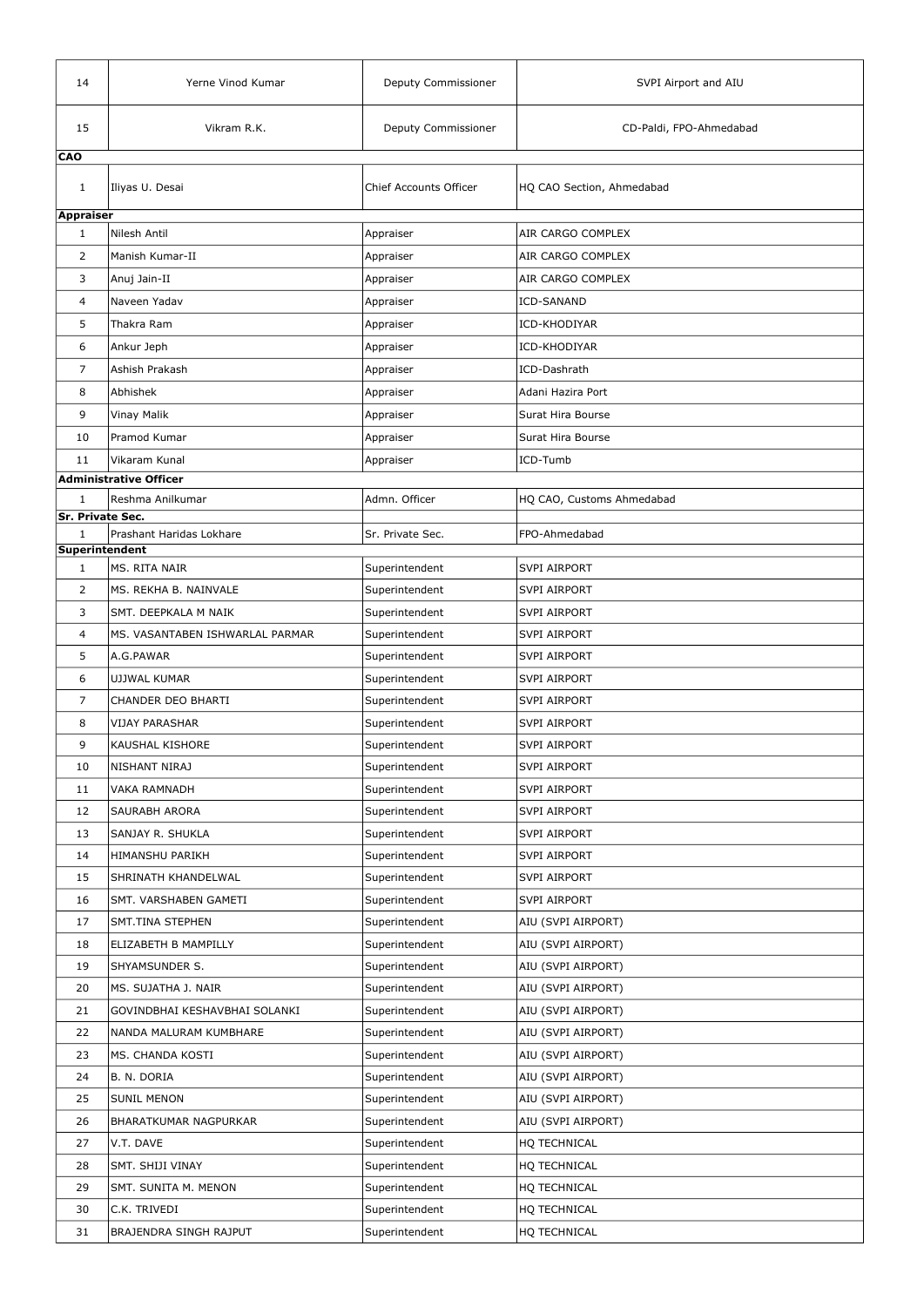| 32 | MERLINE JOHNI                     | Superintendent | HQ TECHNICAL           |
|----|-----------------------------------|----------------|------------------------|
| 33 | SANJEEVKUMAR NAIR                 | Superintendent | HQ TECHNICAL (DBK)     |
| 34 | NITINKUMAR DAYALAL BHANKHODIA     | Superintendent | HQ PREVENTIVE          |
| 35 | PRASAD A. PILLAI                  | Superintendent | HQ PREVENTIVE          |
| 36 | R.I. PANDEY                       | Superintendent | HQ PREVENTIVE          |
| 37 | <b>RUPAL PARMAR</b>               | Superintendent | HQ PREVENTIVE          |
| 38 | MS. BEENA RAJESH                  | Superintendent | HQ RRA                 |
| 39 | B.M.PARMAR                        | Superintendent | HQ RRA                 |
| 40 | <b>FALGUNI RAY CHOUDHURY</b>      | Superintendent | <b>HQ RRA</b>          |
| 41 | <b>RAMNARESH MEENA</b>            | Superintendent | HQ RRA                 |
| 42 | <b>DEEPA SHAH</b>                 | Superintendent | <b>HQ LEGAL</b>        |
| 43 | RAJENDRA H. BHAGOSHIYA            | Superintendent | <b>HQ LEGAL</b>        |
| 44 | MS. DIPTI C. DAVE                 | Superintendent | <b>HQ LEGAL</b>        |
| 45 | PRAKASHLAL E. V.                  | Superintendent | HQ AUDIT               |
| 46 | ASHOK KUMAR JAIN                  | Superintendent | HQ AUDIT               |
| 47 | SMT. SHEELA VENUGOPAL             | Superintendent | HQ AUDIT               |
| 48 | SANGEETA ADHIKARI                 | Superintendent | HQ AUDIT               |
| 49 | K. B. MUDALIAR                    | Superintendent | HQ SYSTEMS CELL        |
| 50 | HITESH SANGANI                    | Superintendent | HQ SYSTEMS CELL        |
| 51 | JOHN FRANCIS CHRISTIAN            | Superintendent | HQ O&A                 |
| 52 | JAYESH R. CHHIKHNIWALA            | Superintendent | HQ O&A                 |
| 53 | UTSAV K DALAL                     | Superintendent | HQ O&A                 |
| 54 | VINOD NARAYAN NAMBIAR             | Superintendent | HQ O&A                 |
| 55 | P L RATHOD                        | Superintendent | HQ ESTT & RAJBHASHA    |
| 56 | <b>SANJAY SONKUSRE</b>            | Superintendent | HQ ADM.                |
| 57 | HITESHKUMR L SHETH                | Superintendent | HQ O&M AND L&B         |
| 58 | SURESHAN P.V                      | Superintendent | HQ VIGILANCE           |
| 59 | SUJITHA MAMMEN                    | Superintendent | HQ CONFIDENTIAL        |
| 60 | <b>B.A.PARIKH</b>                 | Superintendent | HQ DISPOSAL            |
| 61 | RAKESH KUMAR SHIKARIYA            | Superintendent | <b>HQ TASKFORCE</b>    |
| 62 | NILESH B. KADVE                   | Superintendent | HQ DLC                 |
| 63 | <b>RAJKUMAR CA</b>                | Superintendent | HQ PROSECUTION CELL    |
| 64 | PUNIT CHATURVEDI                  | Superintendent | HQ STATISTICS          |
| 65 | SMT. BINA D JANI                  | Superintendent | HQ CAT & RTI           |
| 66 | <b>RAJESH NATHAN</b>              | Superintendent | HQ AEO CELL            |
| 67 | R.K. CHAUHAN                      | Superintendent | HQ GSO                 |
| 68 | M A NAWAB                         | Superintendent | ICD-SANAND             |
| 69 | MOHANAKRISHNAN K.                 | Superintendent | <b>ICD-SANAND</b>      |
| 70 | AJAY KUMAR AGARWAL                | Superintendent | <b>ICD-SANAND</b>      |
| 71 | RAEES KHAN A MAULVI.              | Superintendent | ICD SACHANA & VIRAMGAM |
| 72 | REDDY SUGANDHI S.                 | Superintendent | <b>ICD DASHRATH</b>    |
| 73 | <b>RAJURAM CHAUDHARY</b>          | Superintendent | <b>ICD DASHRATH</b>    |
| 74 | RAHUL ARVIND HANDORE              | Superintendent | <b>EPC VADODARA</b>    |
| 75 | Vijay Kumar Sisodiya              | Superintendent | <b>HQ Customs</b>      |
| 76 | SMT. SWAPNA JOSEPH                | Superintendent | CD-PALDI               |
| 77 | <b>REKHA NAIR</b>                 | Superintendent | EPC-PALDI              |
| 78 | JIGNESH SHAH                      | Superintendent | EPC-PALDI              |
| 79 | SANDEEP SASHIKANT MEHTA           | Superintendent | FPO AHMEDABAD          |
| 80 | MS. NIHARIKA KATARA               | Superintendent | FPO AHMEDABAD          |
| 81 | RAJEEV KUMAR KAMLESHBHAI JOSHIARA | Superintendent | FPO AHMEDABAD          |
| 82 | SANDEEP (D.O.B.07.03.1984)        | Superintendent | FPO AHMEDABAD          |
| 83 | SMT.DAXABEN P. PATEL              | Superintendent | FPO AHMEDABAD          |
| 84 | SMT. VIJAYA PAWAR                 | Superintendent | FPO AHMEDABAD          |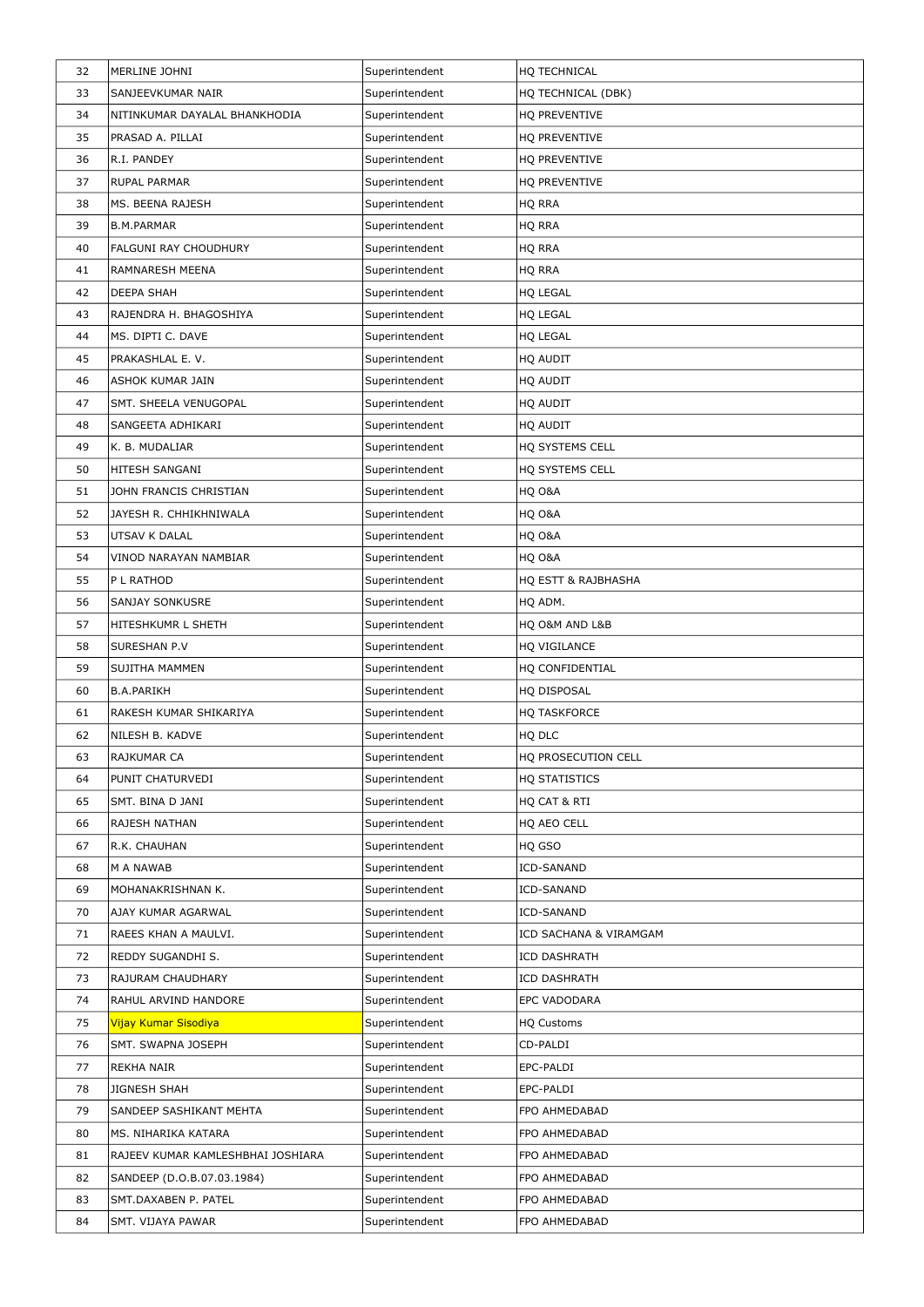| 85  | DHIRAJ KUMAR                 | Superintendent | FPO AHMEDABAD                    |
|-----|------------------------------|----------------|----------------------------------|
| 86  | MS. HARDEEP KAUR S. BHATIA   | Superintendent | AIR CARGO COMPLEX                |
| 87  | MUKESH KUMAR JAJORIA         | Superintendent | AIR CARGO COMPLEX                |
| 88  | D. K. VASANI                 | Superintendent | AIR CARGO COMPLEX                |
| 89  | A. R. KANANI                 | Superintendent | AIR CARGO COMPLEX                |
| 90  | SMT. PREEJALA NAMBIAR        | Superintendent | AIR CARGO COMPLEX                |
| 91  | I.D. SOLANKI                 | Superintendent | AIR CARGO COMPLEX                |
| 92  | <b>SMT. NEHA PATEL</b>       | Superintendent | AIR CARGO COMPLEX                |
| 93  | AMIT KUMAR (DOB- 20.06.1980) | Superintendent | AIR CARGO COMPLEX                |
| 94  | MS. VANDANA R. MAJITHIA      | Superintendent | ICD-KHODIYAR                     |
| 95  | RAMACHANDRAN P.              | Superintendent | ICD-KHODIYAR                     |
| 96  | <b>SMT.LIZY KURIEN</b>       | Superintendent | ICD-KHODIYAR                     |
| 97  | P.B.MODH                     | Superintendent | ICD-KHODIYAR                     |
| 98  | SMT. REKHA J CHAVDA          | Superintendent | ICD-KHODIYAR                     |
| 99  | ANUP J. CHAURASIA            | Superintendent | ICD-KHODIYAR                     |
| 100 | PRAKASH KUMAR M V            | Superintendent | ICD-KHODIYAR                     |
| 101 | R.I. RAJANI                  | Superintendent | ICD-KHODIYAR                     |
| 102 | SHILPA GAJJAR                | Superintendent | ICD-KHODIYAR                     |
| 103 | <b>AMIT P. MALHOTRA</b>      | Superintendent | ICD-KHODIYAR                     |
| 104 | <b>ANURADHA K</b>            | Superintendent | <b>CD SURAT</b>                  |
| 105 | SMT. SUMAN AGARWAL           | Superintendent | <b>CD SURAT</b>                  |
| 106 | <b>GOPI BHUWALKA</b>         | Superintendent | CD SURAT(NS)                     |
| 107 | MAHESH J PATEL               | Superintendent | CD SURAT(NS)                     |
| 108 | <b>SINGH ARVIND KUMAR</b>    | Superintendent | CD SURAT(NS)                     |
| 109 | <b>MANINDER SINGH</b>        | Superintendent | <b>EPC SURAT</b>                 |
| 110 | KOTHARI BHINNAG G.           | Superintendent | <b>EPC SURAT</b>                 |
| 111 | <b>SANDEEP KUTTY</b>         | Superintendent | <b>EPC BHARUCH</b>               |
| 112 | MATHUR SANJAY                | Superintendent | CH DAHEJ                         |
| 113 | <b>AVINASH RAWAT</b>         | Superintendent | CH DAHEJ                         |
| 114 | MAHENDRA D PATEL             | Superintendent | CH SURAT                         |
| 115 | <b>BHARGAV MANISH</b>        | Superintendent | <b>CH SURAT</b>                  |
| 116 | MEHAR SINGH                  | Superintendent | <b>SIIB SURAT</b>                |
| 117 | MOMIN ZAYADALI G             | Superintendent | <b>SURAT HIRA BOURSE</b>         |
| 118 | <b>AJAY KUMAR</b>            | Superintendent | <b>SG BHARUCH (NS)</b>           |
| 119 | MITHILESH SINGH              | Superintendent | SURAT INTERNATIONAL AIRPORT      |
| 120 | MUKESH KUMAR KHANNA          | Superintendent | AIU, SURAT INTERNATIONAL AIRPORT |
| 121 | HARI OM MEENA                | Superintendent | <b>ICD ANKLESHWAR</b>            |
| 122 | P S N LAKSHMANA KUMAR        | Superintendent | <b>ICD ANKLESHWAR</b>            |
| 123 | SHEKHAR ANANAD               | Superintendent | ICD SACHIN & KRIBHCO             |
| 124 | K.S.R.L.D. KUMAR             | Superintendent | <b>ADANI HAZIRA PORT</b>         |
| 125 | <b>RAKESH KUMAR</b>          | Superintendent | <b>ADANI HAZIRA PORT</b>         |
| 126 | HIMANSHU KUMAR SHAH          | Superintendent | ADANI HAZIRA PORT                |
| 127 | M.R. MARU                    | Superintendent | <b>ADANI HAZIRA PORT</b>         |
| 128 | <b>NAGESH KUMAR</b>          | Superintendent | ADANI HAZIRA PORT                |
| 129 | NILESH R. PAREKH             | Superintendent | <b>ADANI HAZIRA PORT</b>         |
| 130 | WASEEM AHMAD                 | Superintendent | <b>ADANI HAZIRA PORT</b>         |
| 131 | <b>ANILA MENON</b>           | Superintendent | <b>ADANI HAZIRA PORT</b>         |
| 132 | SANJAYKUMAR P PATEL          | Superintendent | ADANI HAZIRA PORT                |
| 133 | P DURGA R RAO                | Superintendent | <b>ADANI HAZIRA PORT</b>         |
| 134 | AROTHE TUSHAR P.             | Superintendent | CD VALSAD                        |
| 135 | DEEPAK KUMAR                 | Superintendent | <b>CD VALSAD</b>                 |
| 136 | <b>HARIKESH MEENA</b>        | Superintendent | CD-VALSAD                        |
| 137 | LEENA G CHAUDHARI            | Superintendent | CD VALSAD                        |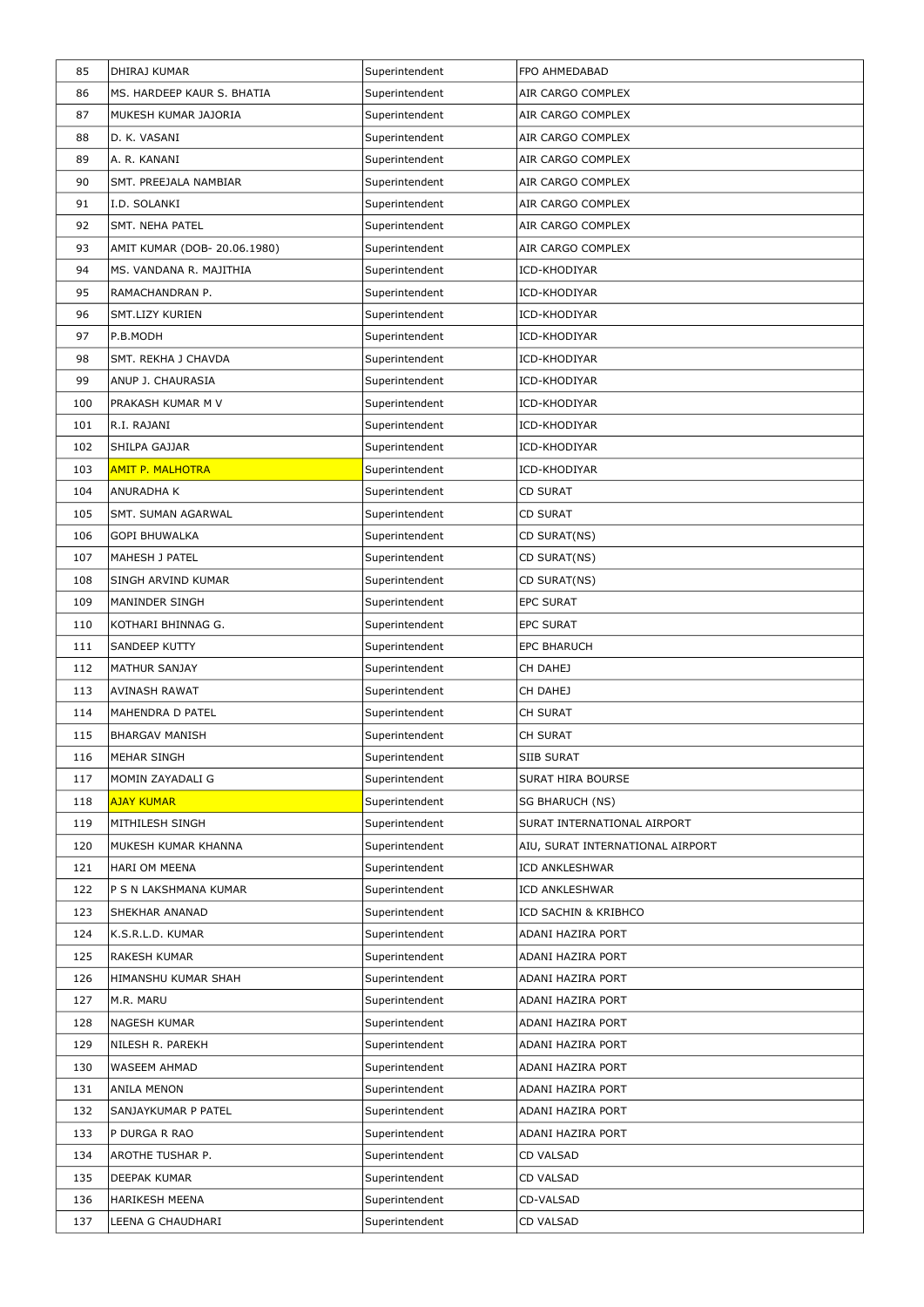| 138              | KUM.IYER MEENA KRISHNAN        | Superintendent                                                    | <b>CD VALSAD</b>        |
|------------------|--------------------------------|-------------------------------------------------------------------|-------------------------|
| 139              | SAMARIA NARENDRA KUMAR         | Superintendent                                                    | <b>CD VALSAD</b>        |
| 140              | MEENA RAM PRASAD               | Superintendent                                                    | <b>EPC VALSAD</b>       |
| 141              | HARI KISHAN YADAV              | Superintendent                                                    | <b>EPC DAMAN</b>        |
| 142              | MEENA JASRAM                   | Superintendent                                                    | <b>ICD VALVADA</b>      |
| 143              | <b>KRISHNA KANT MEHTA</b>      | Superintendent                                                    | <b>ICD TUMB</b>         |
| 144              | <b>VIRENDRA SINGH</b>          | Superintendent                                                    | <b>ICD TUMB</b>         |
| 145              | CHAHAR RAJESH KUMAR            | Superintendent                                                    | <b>ICD TUMB</b>         |
| <b>Inspector</b> |                                |                                                                   |                         |
| 1                | YASHPAL RAJPUROHIT             | Inspector                                                         | <b>SVPI AIRPORT</b>     |
| $\overline{2}$   | KUMAR ANTRIKCHH TATBDARSHI     | Inspector                                                         | <b>SVPI AIRPORT</b>     |
| 3                | SANJAY KADIAN                  | Inspector                                                         | <b>SVPI AIRPORT</b>     |
| 4                | DEVESH KUMAR INPATIYA          | Inspector                                                         | <b>SVPI AIRPORT</b>     |
| 5.               | SAROJ RUYAL                    | Inspector                                                         | <b>SVPI AIRPORT</b>     |
| 6                | RAVI SHARMA                    | Inspector                                                         | <b>SVPI AIRPORT</b>     |
| 7                | NIRAV SOGATA                   | Inspector                                                         | AIU (SVPI AIRPORT)      |
| 8                | <b>JAYESH SHARMA</b>           | Inspector                                                         | AIU (SVPI AIRPORT)      |
| 9                | <b>VINEET KUMAR</b>            | Inspector                                                         | AIU (SVPI AIRPORT)      |
| 10               | MOHAMMAD RIZWAN SHAIKH         | Inspector                                                         | HQ TECHNICAL            |
| 11               | R.P. SINGH                     | Inspector                                                         | HQ TECHNICAL            |
| 12               | JAI PRAKASH AGARWAL            | Inspector                                                         | HQ PREVENTIVE           |
| 13               | NITISH SRIVASTAV               | <b>Inspector (Prmotoed to</b><br>the Gr. Of Supdt. (In-<br>situ)) | HQ PREVENTIVE           |
| 14               | <b>LALIT KUMAR</b>             | Inspector                                                         | HQ RRA                  |
| 15               | RAHUL ARORA                    | Inspector                                                         | HQ RRA                  |
| 16               | <b>ABHISHEK MINTU</b>          | Inspector                                                         | <b>HQ LEGAL</b>         |
| 17               | <b>MADAN DAN</b>               | Inspector                                                         | HQ SYSTEMS CELL         |
| 18               | LALIT N. LODAYA                | Inspector                                                         | HQ O&A                  |
| 19               | MANISH NANDAN KUMAR MISHRA     | Inspector                                                         | HQ O&M & L&B            |
| 20               | HIMANSHU JOSHI                 | Inspector                                                         | HQ VIGILANCE            |
| 21               | <b>ANKIT DAVE</b>              | Inspector                                                         | HQ DISPOSAL & TASKFORCE |
| 22               | PRABHAT KUMAR                  | Inspector                                                         | HQ STATISTICS           |
| 23               | VIKRAM SINGH PRAJAPAT          | Inspector                                                         | HQ CAT & RTI            |
| 24               | <b>AMAN</b>                    | Inspector                                                         | HQ PRO                  |
| 25               | <b>JASVEER</b>                 | Inspector                                                         | <b>ICD SANAND</b>       |
| 26               | RISHIKESH PRASAD               | Inspector                                                         | <b>ICD SANAND</b>       |
| 27               | MOHIT KUMAR SINGH              | Inspector                                                         | <b>ICD SANAND</b>       |
| 28               | MITHILESH KUMAR                | Inspector                                                         | ICD SACHANA & VIRAMGAM  |
| 29               | <b>BIJENDRA SINGH</b>          | Inspector                                                         | <b>ICD DASHRATH</b>     |
| 30               | DEORAJ CHAKRAPANI              | Inspector                                                         | <b>ICD DASHRATH</b>     |
| 31               | RAMANI MILIN CHANDRAKANT       | Inspector                                                         | ICD DASHRATH(NS)        |
| 32               | <b>SADHNA B BAPAT</b>          | Inspector                                                         | ICD DASHRATH(NS)        |
| 33               | <b>BRIJESH KUMAR MISHRA</b>    | Inspector                                                         | EPC VADODARA            |
| 34               | MISHRA RAJNISHKUMAR GORAKHNATH | Inspector                                                         | EPC VADODARA            |
| 35               | RADHA MOHAN SHARMA             | Inspector                                                         | CD PALDI                |
| 36               | M. EASHWAR RAO                 | Inspector                                                         | <b>EPC PALDI</b>        |
| 37               | ASHOK S PATANWADIA             | Inspector                                                         | FPO, AHMEDABAD          |
| 38               | PRAKASH CHAND                  | Inspector                                                         | FPO, AHMEDABAD          |
| 39               | <b>CHANDAN KUMAR</b>           | Inspector                                                         | AIR CARGO COMPLEX       |
| 40               | RAJESH SINGH                   | Inspector                                                         | AIR CARGO COMPLEX       |
| 41               | MANI BHUSHAN CHAKRAVARTI       | Inspector                                                         | AIR CARGO COMPLEX       |
| 42               | <b>RAJAN KUMAR</b>             | Inspector                                                         | AIR CARGO COMPLEX       |
| 43               | <b>ARUN KUMAR</b>              | Inspector                                                         | AIR CARGO COMPLEX       |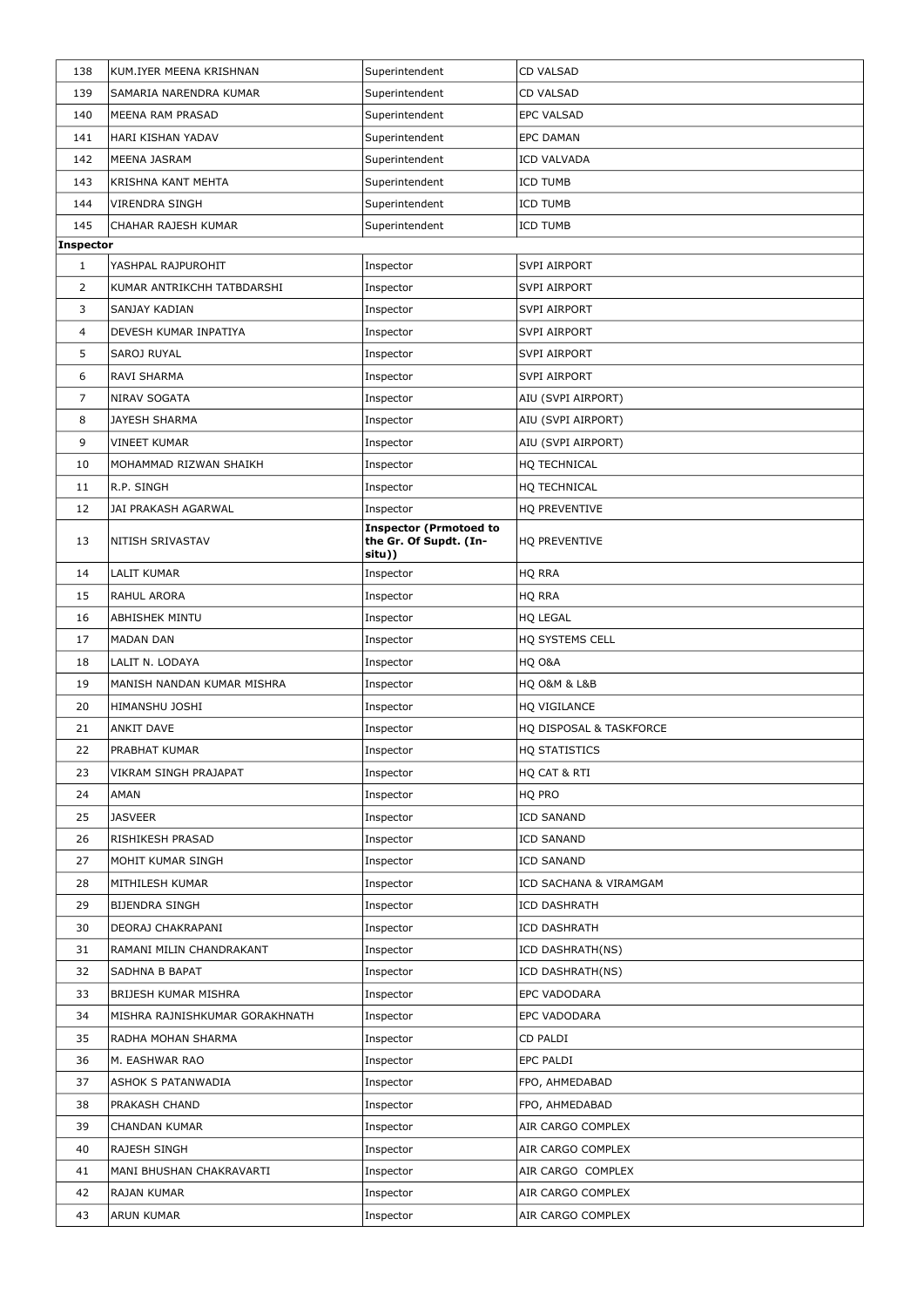| 44 | PRASHANT KUMAR              | Inspector                                               | AIR CARGO COMPLEX           |
|----|-----------------------------|---------------------------------------------------------|-----------------------------|
| 45 | <b>DEEPAK KUMAR</b>         | Inspector                                               | AIR CARGO COMPLEX           |
| 46 | MANOJ KUMAR (25.08.1984)    | Inspector                                               | AIR CARGO COMPLEX           |
| 47 | AJAY KUMAR                  | Inspector                                               | ICD KHODIYAR                |
| 48 | <b>JITENDRA BINDAL</b>      | Inspector                                               | ICD KHODIYAR                |
| 49 | BRIJESH KUMAR SHARMA        | Inspector                                               | ICD KHODIYAR                |
| 50 | SUDHIR KUMAR                | Inspector                                               | ICD KHODIYAR                |
| 51 | <b>SACHIN VERMAN</b>        | Inspector                                               | ICD KHODIYAR                |
| 52 | SAGAR JAIPRAKASH            | Inspector                                               | ICD KHODIYAR                |
| 53 | MANDEEP MALIK               | Inspector                                               | ICD KHODIYAR                |
| 54 | <b>SANT KUMAR</b>           | Inspector                                               | ICD KHODIYAR                |
| 55 | RAVI SHANKAR KUMAR          | Inspector                                               | <b>CD SURAT</b>             |
| 56 | PRAVEEN AWASTHI             | Inspector                                               | <b>CD SURAT</b>             |
| 57 | TARUN KUMAR (01.02.1985)    | Inspector                                               | <b>CD SURAT</b>             |
| 58 | <b>D S SANGWAN</b>          | Inspector                                               | CD SURAT (NS)               |
| 59 | DEVENDRA KUMAR RANJAN       | Inspector                                               | <b>EPC SURAT</b>            |
| 60 | DHARMENNDRA KUMAR           | Inspector                                               | <b>EPC BHARUCH</b>          |
| 61 | <b>SUNIL KUMAR GUPTA</b>    | Inspector                                               | CH DAHEJ                    |
| 62 | KULDEEP SINGH BISHT         | Inspector                                               | CH DAHEJ                    |
| 63 | AJOY PRASAD                 | Inspector                                               | CH SURAT                    |
| 64 | VASIM D. MANSURI            | Inspector                                               | <b>CH SURAT</b>             |
| 65 | <b>APOORV KHANNA</b>        | Inspector                                               | <b>SIIB SURAT</b>           |
| 66 | <b>GAURAV KUMAR SWAMI</b>   | Inspector                                               | <b>SIIB SURAT</b>           |
| 67 | RAVENDRA VERMA              | Inspector                                               | <b>SURAT HIRA BOURSE</b>    |
| 68 | <b>NARESH KUMAR</b>         | Inspector                                               | <b>SURAT HIRA BOURSE</b>    |
| 69 | <b>PUSHPENDRA SINGH</b>     | Inspector                                               | <b>SG BHARUCH</b>           |
| 70 | <b>JITENDERJIT SINGH</b>    | Inspector                                               | SURAT INTERNATIONAL AIRPORT |
| 71 | <b>HIMMAT SINGH</b>         | Inspector                                               | SURAT INTERNATIONAL AIRPORT |
| 72 | <b>CHETAN PAHAL</b>         | Inspector                                               | ICD ANKLESHWAR              |
| 73 | <b>PRADEEP</b>              | Inspector                                               | ICD ANKLESHWAR              |
| 74 | HEMANT KUMAR JAIN           | Inspector                                               | ICD SACHIN + ICD KRIBHCO    |
| 75 | ABHISHEK KUMAR              | Inspector                                               | <b>ADANI HAZIRA PORT</b>    |
| 76 | <b>SANTOSH KUMAR</b>        | Inspector                                               | ADANI HAZIRA PORT           |
| 77 | AMIT KUMAR (DOB-30.09.1988) | Inspector                                               | <b>ADANI HAZIRA PORT</b>    |
| 78 | RAJIV RANJAN SINHA          | Inspector                                               | ADANI HAZIRA PORT           |
| 79 | RAJESH TIWARI               | Inspector                                               | ADANI HAZIRA PORT           |
| 80 | MUNISH SEMWAL               | Inspector                                               | ADANI HAZIRA PORT           |
| 81 | TARUN KUMAR(03.01.1984)     | Inspector                                               | <b>ADANI HAZIRA PORT</b>    |
| 82 | <b>ABHISHEK</b>             | Inspector                                               | ADANI HAZIRA PORT           |
| 83 | ANJANI KUMAR                | Inspector                                               | ADANI HAZIRA PORT           |
| 84 | N. JAGJEEVAN REDDY          | <b>Inspector (Prmotoed to</b><br>the Gr. Of Supdt. (In- | <b>CD VALSAD</b>            |
|    |                             | situ))                                                  |                             |
| 85 | RAKESH M UDVADIYA           | Inspector                                               | CD VALSAD (NS)              |
| 86 | MVVSNSS RAO                 | Inspector                                               | <b>CD VALSAD</b>            |
| 87 | PUSHPENDRA KUMAR PANDEY     | Inspector                                               | <b>CD VALSAD</b>            |
| 88 | KALYAN PRASAD               | Inspector                                               | CD VALSAD                   |
| 89 | RAVI PRAKASH CHAUDHARY      | Inspector                                               | <b>EPC VALSAD</b>           |
| 90 |                             | Inspector                                               | EPC VALSAD                  |
|    | AMIT KUMAR (01.03.1984)     |                                                         |                             |
| 91 | <b>SUNITA M MARAR</b>       | Inspector                                               | <b>EPC DAMAN</b>            |
| 92 | SAYED MEHABOOB BASHA        | Inspector                                               | <b>EPC DAMAN</b>            |
| 93 | KUMAR SOURABH ANAND         | Inspector                                               | <b>ICD VALVADA</b>          |
| 94 | RANJAN KUMAR                | Inspector                                               | ICD TUMB                    |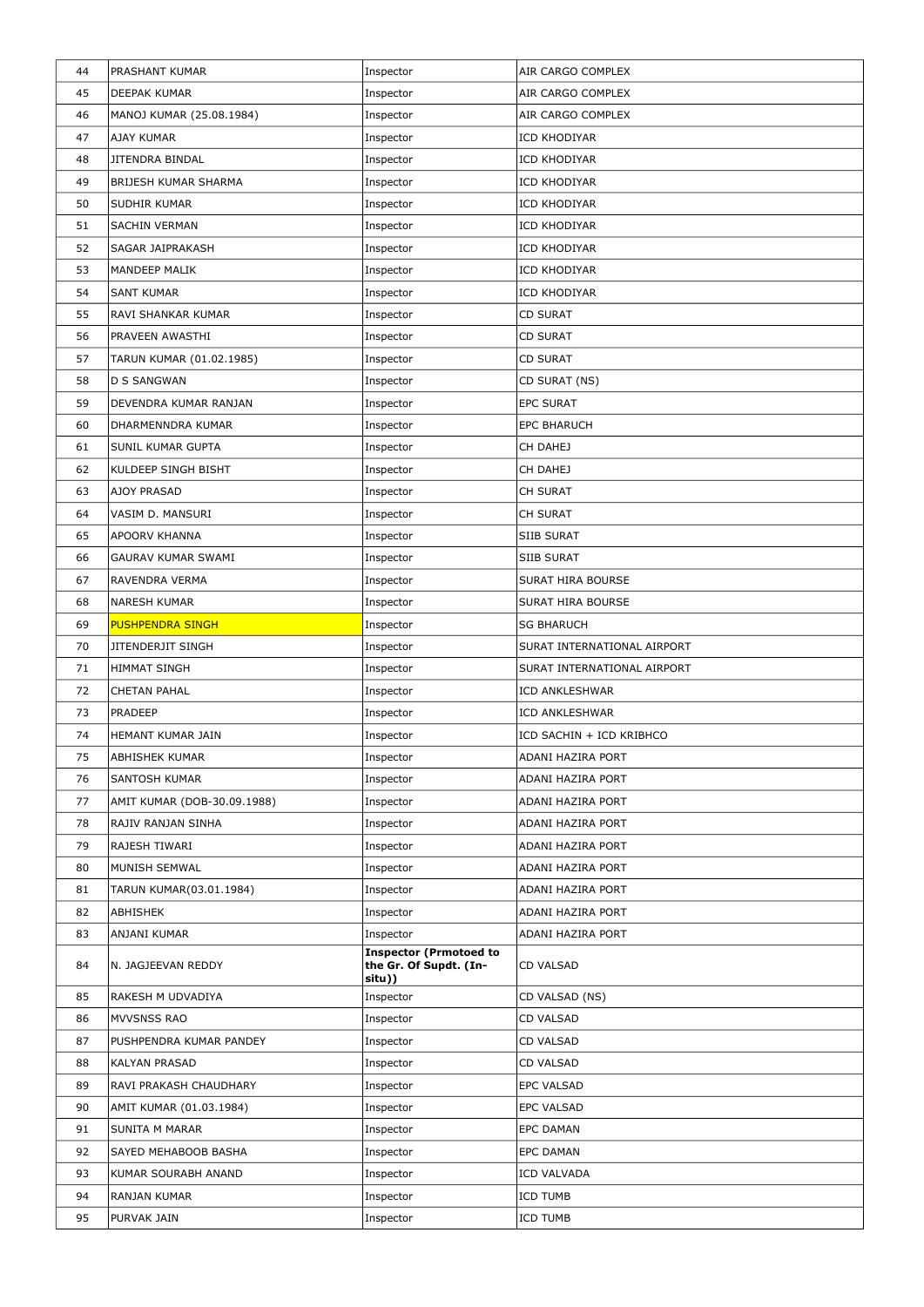| 96                   | NITISH KUMAR TOMAR                | Inspector                  | <b>ICD TUMB</b>                               |  |
|----------------------|-----------------------------------|----------------------------|-----------------------------------------------|--|
|                      | <b>Executive Assistant</b>        |                            |                                               |  |
| $\mathbf{1}$         | Pradeep Bhushan                   | <b>Executive Assistant</b> | Estt., Customs, Ahmedabad                     |  |
| $\overline{2}$       | Pravin Kumar                      | <b>Executive Assistant</b> | Estt., Customs, Ahmedabad                     |  |
| 3                    | Govind Ram Gupta                  | <b>Executive Assistant</b> | Vig., Customs, Ahmedabad                      |  |
| 4                    | Vikram Kumar                      | <b>Executive Assistant</b> | Tech., Customs HQ, Ahmedabad                  |  |
| 5                    | Khemraj Tanwar                    | <b>Executive Assistant</b> | Conf., Customs HQ, Ahmedabad                  |  |
| 6                    | Sunil Kumar                       | <b>Executive Assistant</b> | ICD Khodiyar                                  |  |
| <b>Tax Assistant</b> |                                   |                            |                                               |  |
| $\mathbf{1}$         | Rakesh Kumar                      | Tax Assistant              | PA to Comm., Customs HQ, Ahmedabad            |  |
| 2                    | Garima Singh                      | Tax Assistant              | PA to ADC (P&V), Customs HQ, Ahmedabad        |  |
| 3                    | Shankerji A Chauhan               | Tax Assistant              | Estt., Customs HQ, Ahmedabad                  |  |
| 4                    | Amit Rathee                       | Tax Assistant              | CAO, Customs HQ, Ahmedabad                    |  |
| 5                    | Vaibhav Sharma                    | Tax Assistant              | CAO, Customs HQ, Ahmedabad                    |  |
| 6                    | Puneet Sharma                     | Tax Assistant              | CAO, Customs HQ, Ahmedabad                    |  |
| $\overline{7}$       | Sahil Mittal                      | Tax Assistant              | CAO, Customs HQ, Ahmedabad                    |  |
| 8                    | Hiren Vinodbhai Katara            | Tax Assistant              | CAO, Customs HQ, Ahmedabad                    |  |
| 9                    | Barot Saurabhkumar B.             | Tax Assistant              | CAO, Customs HQ, Ahmedabad                    |  |
| 10                   | Sandeep Singh                     | Tax Assistant              | Adm., Customs HQ, Ahmedabad                   |  |
| 11                   | Ashish Gautam                     | Tax Assistant              | Adm., Customs HQ, Ahmedabad                   |  |
| 12                   | Jaish Kumar Meena                 | Tax Assistant              | Adm., Customs HQ, Ahmedabad                   |  |
| 13                   | Jarnail Singh                     | Tax Assistant              | Legal, Customs HQ, Ahmedabad                  |  |
| 14                   | Deependra Singh Bhadauria         | Tax Assistant              | Stat., Customs HQ, Ahmedabad                  |  |
| 15                   | Jatin D. Vyas                     | Tax Assistant              | Conf., Customs HQ, Ahmedabad                  |  |
| 16                   | Sachin Yadav                      | Tax Assistant              | AEO Cell, Customs HQ, Ahmedabad               |  |
| 17                   | Vinod Kumar K. Rangi              | Tax Assistant              | O&A, Customs HQ, Ahmedabad                    |  |
| 18                   | Ashwani Kumar                     | Tax Assistant              | CRU, Customs HQ, Ahmedabad                    |  |
| 19                   | Isha Jaiswal                      | Tax Assistant              | Tech., Customs HQ, Ahmedabad                  |  |
| 20                   | Kumari Anurupa                    | Tax Assistant              | RRA, Customs HQ, Ahmedabad                    |  |
| 21                   | Ms. Manita                        | Tax Assistant              | Disposal, Customs, Ahmedabad                  |  |
| 22                   | Jigar Kumar R. Patel              | Tax Assistant              | <b>ICD Sanand</b>                             |  |
| 23                   | Sanjay S. Verma                   | Tax Assistant              | Customs Division-Paldi, Ahmedabad             |  |
| 24                   | Yashraj R. Sutaria                | Tax Assistant              | Customs Division-Paldi, Ahmedabad             |  |
| 25                   | Mehulkumar P. Parmar              | Tax Assistant              | Customs Division-Paldi, Ahmedabad             |  |
| 26                   | MahendraKumar D. Parmar           | Tax Assistant              | AIR CARGO COMPLEX                             |  |
| 27                   | Vanita J. Parwani                 | Tax Assistant              | FPO, AHMEDABAD                                |  |
| 28                   | Sumit Joshi                       | Tax Assistant              | CD-Surat                                      |  |
| 29                   | Kishor C. Patel                   | Tax Assistant              | CD-Valsad                                     |  |
|                      | <b>Senior Translation Officer</b> |                            |                                               |  |
| $\mathbf{1}$         | Jyoti Yadav                       | Senior Translation Officer | Rajbhasha, Customs, Ahmedabad                 |  |
| Stenographer         |                                   |                            |                                               |  |
| $\mathbf{1}$         | Rajat Sharma                      | Stenographer Gr.-II        | Attached with Commr.                          |  |
| $\overline{2}$       | Abhishek Sharma                   | Stenographer Gr.-II        | Attached with ADC (Tech.)                     |  |
| LDC                  |                                   |                            |                                               |  |
| $\mathbf{1}$         | Manoj S. Kshatriya                | Lower D.O Clerk            | Sevottam/Dispatch Section, Customs, Ahmedabad |  |
| $\overline{2}$       | I.B. Pathan                       | Lower D.O Clerk            | CD-Surat                                      |  |
| <b>Motor Driver</b>  |                                   |                            |                                               |  |
| $\mathbf{1}$         | G.T.Sekhava                       | MOTOR DRIVER-S.G.          | Customs, Ahmedabad                            |  |
| $\overline{2}$       | N.P.Vyas                          | MOTOR DRIVER Gr.-I         | Customs, Ahmedabad                            |  |
| 3                    | P.S.Nayak                         | MOTOR DRIVER Gr.-I         | Customs, Ahmedabad                            |  |
| $\overline{4}$       | I.S.Desai                         | MOTOR DRIVER Gr.-I         | CAO, Customs, Ahmedabad                       |  |
| 5                    | S.M.Solanki                       | MOTOR DRIVER Gr.-I         | Customs, Ahmedabad                            |  |
| 6                    | H.U. Padhiyar                     | MOTOR DRIVER Gr.-I         | Customs, Ahmedabad                            |  |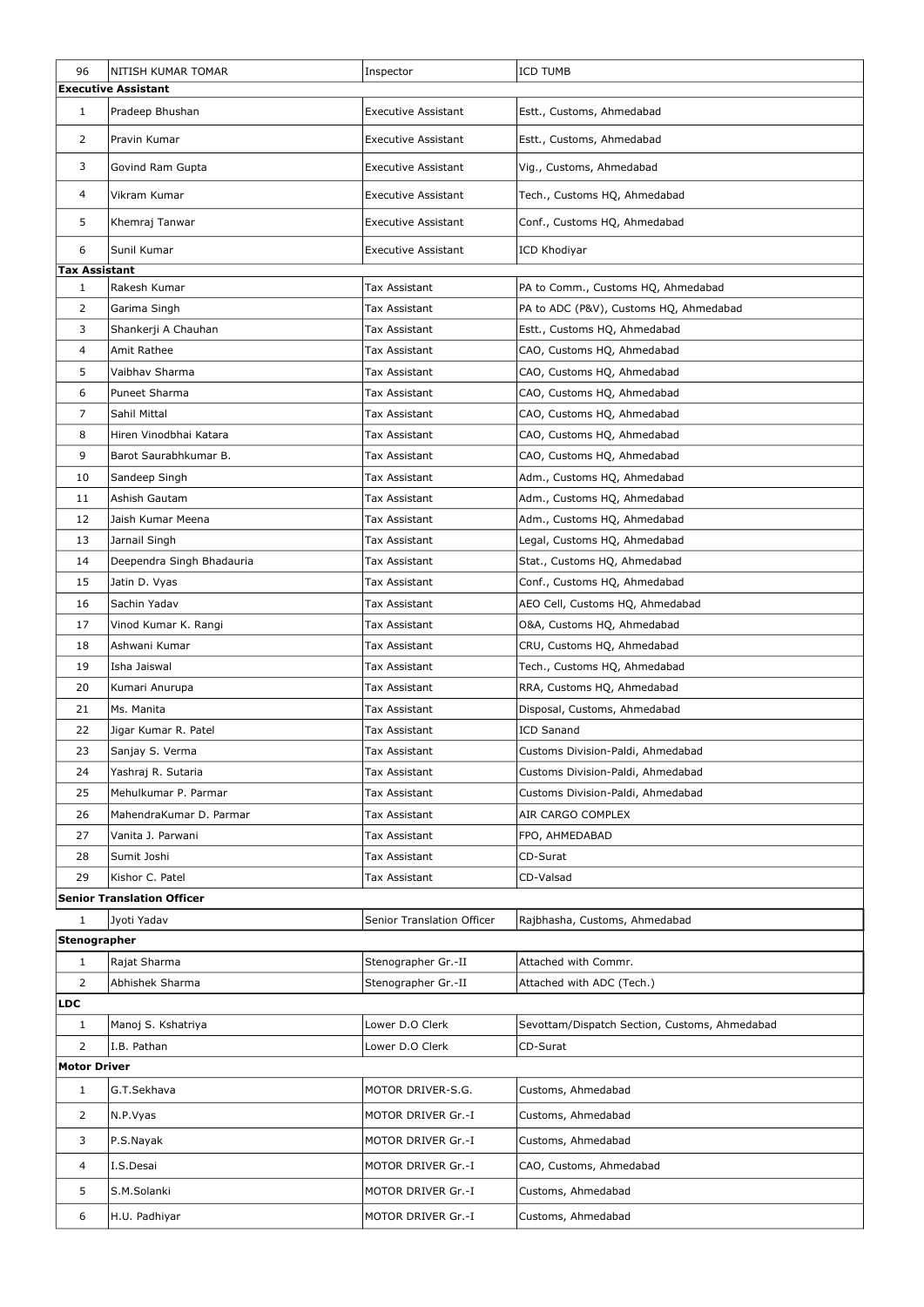| $\overline{7}$       | Arvindbhai Sukhlal Vasava       | MOTOR DRIVER Gr.-I   | CD-Surat                               |
|----------------------|---------------------------------|----------------------|----------------------------------------|
| 8                    | M. K. Waghela                   | MOTOR DRIVER Gr.-I   | CD Surat                               |
| 9                    | Jagdish Fulsing Gavit           | MOTOR DRIVER Gr.-I   | CD-Valsad                              |
| 10                   | J.M. Patel                      | MOTOR DRIVER Gr.-II  | CAO, Customs, Ahmedabad                |
| <b>Head Havaldar</b> |                                 |                      |                                        |
| $\mathbf{1}$         | Pramod M. Parmar                | Head Havaldar        | Customs, Ahmedabad                     |
| $\overline{2}$       | R.D.Parmar                      | <b>Head Havaldar</b> | Customs, Ahmedabad                     |
| 3                    | G.D.Pandaya                     | Head Havaldar        | Customs, Ahmedabad                     |
| 4                    | Smt. L.D. Patel                 | Head Havaldar        | Customs, Ahmedabad                     |
| 5                    | D.C.Kapadia                     | Head Havaldar        | Customs, Ahmedabad                     |
| 6                    | B.L.Vora                        | Head Havaldar        | Customs, Ahmedabad                     |
| 7                    | K.N.Rana                        | Head Havaldar        | Customs, Ahmedabad                     |
| 8                    | <b>B.P. Raval</b>               | <b>Head Havaldar</b> | Customs, Ahmedabad                     |
| 9                    | R.S.Patel                       | Head Havaldar        | Customs, Ahmedabad                     |
| 10                   | H.D.Lakum                       | Head Havaldar        | Customs, Ahmedabad                     |
| 11                   | A.J.Vaghela                     | Head Havaldar        | Customs, Ahmedabad                     |
| 12                   | A.B. Bhil                       | Head Havaldar        | Customs, Ahmedabad                     |
| 13                   | Manoj N. Datania                | Head Havaldar        | Customs, Ahmedabad                     |
| 14                   | Y.U. Malek                      | Head Havaldar        | Customs, Ahmedabad                     |
| 15                   | M.S.Chunara                     | Head Havaldar        | Customs, Ahmedabad                     |
| 16                   | R.M. Chauhan                    | <b>Head Havaldar</b> | Customs, Ahmedabad                     |
| 17                   | S.K.Ghatad                      | Head Havaldar        | Customs, Ahmedabad                     |
| 18                   | R B Chaudhary                   | Head Havaldar        | Customs, Ahmedabad                     |
| 19                   | P. D. Makwana                   | Head Havaldar        | Customs, Ahmedabad                     |
| 20                   | K.G.Jade                        | Head Havaldar        | CD-Surat (ICD Ankleshwar)              |
| 21                   | Anil S.Kadam                    | Head Havaldar        | CD-Surat (CH Dahej)                    |
| 22                   | Dipakbhai chhaganbhai Kotwaliya | Head Havaldar        | CD-Surat (Adani Hazira Port)           |
| 23                   | S.P.Umrigar                     | Head Havaldar        | CD-Surat                               |
| 24                   | Nanubhai Keshavbhai Patel       | <b>Head Havaldar</b> | CD-Surat (Adani Hazira Port)           |
| 25                   | Rajubhai Khairnar               | Head Havaldar        | CD-Surat                               |
| 26                   | Ramsingbhai Pawar               | Head Havaldar        | CD-Surat                               |
| 27                   | Mrs.H.M.Umaria                  | Head Havaldar        | CD-Surat                               |
| 28                   | Smt. Sobhana D.Patil            | Head Havaldar        | CD-Surat                               |
| 29                   | Bhadresh R Lenwala              | Head Havaldar        | CD-Surat (Adani Hazira Port)           |
| 30                   | Kiran S Patil                   | <b>Head Havaldar</b> | CD-Surat (Adani Hazira Port)           |
| 31                   | Satish Vasant Bhavsar           | Head Havaldar        | CD-Surat (SHB)                         |
| 32                   | S.N. Rathod                     | Head Havaldar        | CD-Surat                               |
| 33                   | S.B. Songire                    | Head Havaldar        | CD-Surat (CH Surat)                    |
| 34                   | S.K.Gamit                       | Head Havaldar        | CD-Surat                               |
| 35                   | Smt. Sobhana T. Patil           | Head Havaldar        | CD-Surat                               |
| 36                   | Smt.Manjulaben B.Naika          | Head Havaldar        | CD-Surat                               |
| 37                   | <b>B.R.Ahir</b>                 | Head Havaldar        | CD-Surat (ICD Sachin)                  |
| 38                   | Mukesh C.Bhatt                  | Head Havaldar        | CD-Surat (Surat International Airport) |
| 39                   | Inat Ibrahimbhai Shaikh         | Head Havaldar        | CD-Surat                               |
| 40                   | Mahesh Chandubhai Rathod        | Head Havaldar        | CD-Surat (Adani Hazira Port)           |
| 41                   | M.A. Malek                      | Head Havaldar        | CD-Surat (Adani Hazira Port)           |
| 42                   | Rajubhai Ukabhai Patil          | Head Havaldar        | CD-Valsad                              |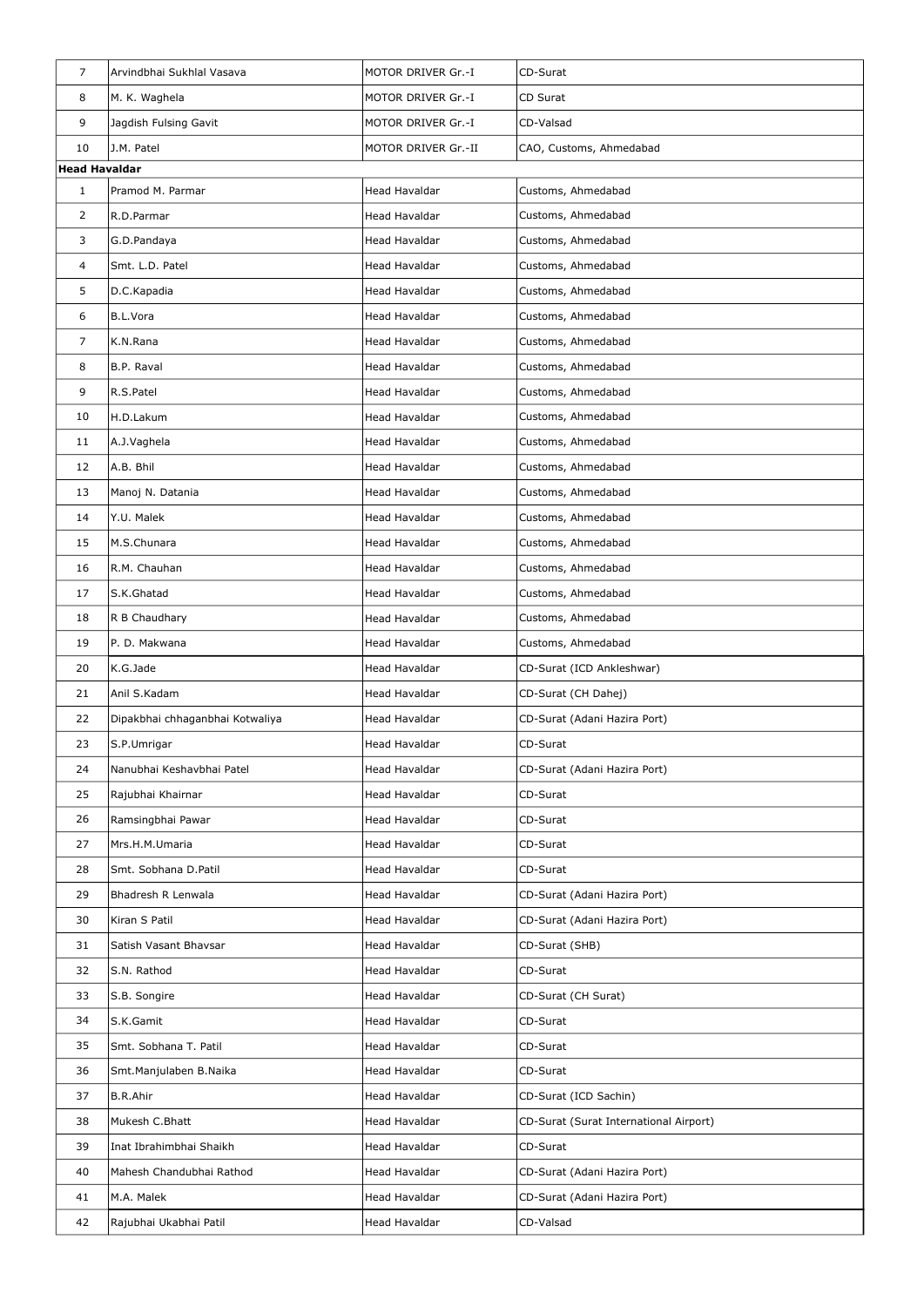| 43                  | Jayeshbhai Bawabhai Patel      | Head Havaldar            | CD-Valsad                         |
|---------------------|--------------------------------|--------------------------|-----------------------------------|
| 44                  | Vijaykumar Mulshankar Joshi    | Head Havaldar            | CD-Valsad (CH Billimora)          |
| 45                  | Mahendra Narsighbhai Patel     | <b>Head Havaldar</b>     | CD-Valsad (CH Billimora)          |
| 46                  | Amratbhai Mangaldas Tandel     | Head Havaldar            | CD-Valsad (CH Billimora)          |
| 47                  | Dineshbhai Somabhai Chauhan    | <b>Head Havaldar</b>     | CD-Valsad (CH Billimora)          |
| 48                  | Ganpatsingh Kikabhai Rathod    | Head Havaldar            | CD-Valsad (CH Billimora)          |
| 49                  | Dilipbhai Mansing Vasava       | <b>Head Havaldar</b>     | CD-Valsad (CH Billimora)          |
| 50                  | Shankarbhai B Vasava           | <b>Head Havaldar</b>     | CD-Valsad (CH Umbergaon)          |
| 51                  | Vijaybhai Kantilal Chauhan     | <b>Head Havaldar</b>     | CD-Valsad (M.S. Navsari)          |
| 52                  | Rajesh Ramdas Patil            | Head Havaldar            | CD-Valsad (EPC Daman)             |
| 53                  | BhaveshKumar Ramniklal Kamdar  | Head Havaldar            | CD-Valsad (ICD Valvada)           |
| <b>Havaldar</b>     |                                |                          |                                   |
| $\mathbf{1}$        | S.S.Chavda                     | Havaldar                 | Customs, Hqrs, Ahmedabad          |
| 2                   | G.B.Sumesra                    | Havaldar                 | Customs, Hqrs, Ahmedabad          |
| 3                   | C.A. Damor                     | Havaldar                 | Customs, Hqrs, Ahmedabad          |
| 4                   | Ashokkumar Babulal Gandhi      | Havaldar                 | CD-Valsad                         |
| 5                   | Chandrakant Vithoba Surve      | Havaldar                 | CD-Valsad                         |
| 6                   | Vanitaben Mohanbhai Patel      | Havaldar                 | CD-Valsad                         |
| 7                   | Amarnath Chhaganbhai Tandel    | Havaldar                 | CD-Valsad                         |
|                     | <b>Telecommunication Staff</b> |                          |                                   |
| $\mathbf{1}$        | M.L. Patel                     | Supervisor (Group C)     | Telecommunication Wing, Ahmedabad |
| $\overline{2}$      | Santosh Mathew                 | Supervisor (Group C)     | CH Umbergaon, Customs D.O VALSAD  |
| 3                   | Smt. Chitra Hariharan          | R.T. (Group C)           | Telecommunication wing, Ahmedabad |
| 4                   | P.C. Parmar                    | Radio Operator (Group C) | CD-Surat                          |
| <b>Marine Staff</b> |                                |                          |                                   |
| $\mathbf{1}$        | Rajendra Singh                 | Engineer (VALSAD) (Gr.B) | CD-Valsad                         |
| $\overline{2}$      | Prafulla Kumar                 | Skipper (VALSAD) (Gr.B)  | CD-Valsad                         |
| 4                   | Ayan Santra                    | Greaser                  | CD-Surat                          |
| 5                   | Raju Biswas                    | Greaser                  | CD-Surat                          |
| 6                   | Gopal Mondal                   | Seaman                   | CD-Surat                          |
| 7                   | Dipankar Mondal                | Seaman                   | CD-Surat                          |
| 8                   | Prabhubhai Vithalbhai Tandel   | Engineer Mate (VALSAD)   | CD-Valsad                         |
| 9                   | Asagali Ibrahim Katiyar        | Sukani (VALSAD)          | CD-Valsad                         |
| 10                  | Kalidas Punabhai Tandel        | Launch Mechanic (VALSAD) | CD-Valsad                         |
| 11                  | Rupesh Jagdish Hambire         | Greaser (VALSAD)         | CD-Valsad                         |
| 12                  | Sanket Uday Nagvekar           | Greaser (VALSAD)         | CD-Valsad                         |
| 13                  | <b>Tandel Gaurav Kishor</b>    | Seaman (VALSAD)          | CD-Valsad                         |
| 14                  | Rathod Vikee Sunil             | Seaman (VALSAD)          | CD-Valsad                         |
| 15                  | Marde Rahul Narayan            | Seaman (VALSAD)          | CD-Valsad                         |
| 16                  | Mondkar Kushal Suryakant       | Seaman (VALSAD)          | CD-Valsad                         |
|                     |                                |                          |                                   |

| IK.G. HARIKRISHNAN          | Superintendent                                                         | ISVPI AIRPORT |
|-----------------------------|------------------------------------------------------------------------|---------------|
| IR.K. PATEL                 | Superintendent                                                         | ISVPI AIRPORT |
| IRAKESH J. PATEL            | Superintendent                                                         | lsvpi airport |
| IDINESH SINGH SANDOO        | Superintendent                                                         | ISVPI AIRPORT |
| <b>ISANTOSH KUMAR MEENA</b> | Inspector (Prmotoed to the SVPI AIRPORT <b>Gr. Of Supdt. (In-situ)</b> |               |

## List of Officers Posted on Deputation at SVPI Airport, Customs, Ahmedabad